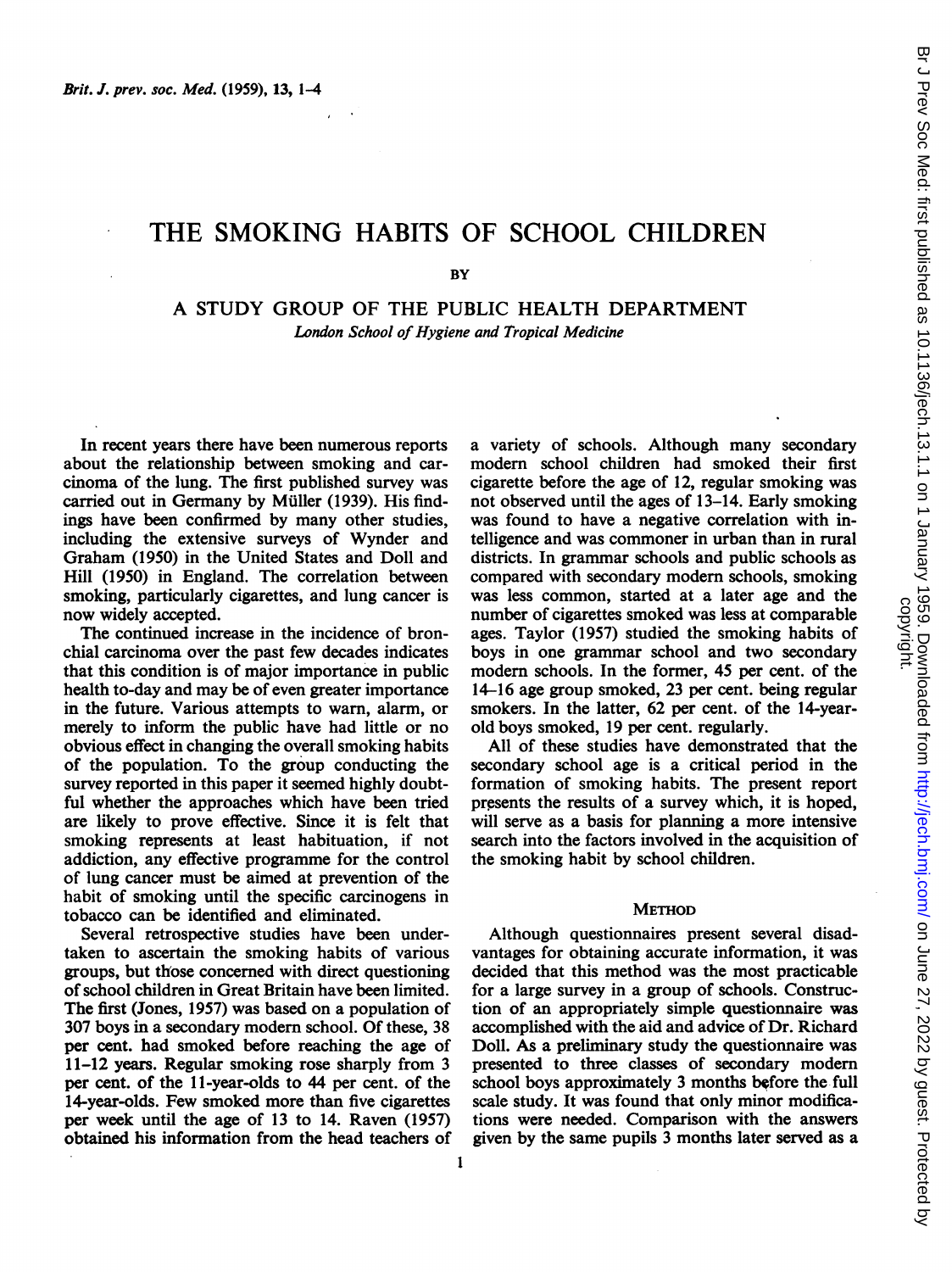check both on memory and on the reliability of the method.

Questionnaires were completed in the classrooms. Instructions and questions were read to the pupils by their own teachers. To encourage truthful replies the confidential nature of the inquiry was stressed. In all but 25 out of 127 classes the completed forms were collected and placed in a sealed envelope by a member of the study group who was present to clarify any misunderstandings.

For the purpose of classifying smoking experience two arbitrary reference points were established:

- (1) as little as one puff of a cigarette should be counted as "having smoked";
- (2) the smoking of five or more cigarettes a week was defined as "regular" smoking.

POPULATION STUDIED.-Through the co-operation of the Medical Officer of Health and the head teachers, it was possible to make a complete survey in two grammar schools and four secondary modem schools of an industrial County Borough near London. Tables <sup>I</sup> and II show the distribution of the children by age, sex, and type of school, and the percentages of children who completed the questionnaire satisfactorily.

No attempt was made to obtain information from those who were absent on the day of the survey. Questionnaires were rejected when the answers given were either insufficiently complete or confused, or if the child's age was not recorded. In all, 3,479 questionnaires representing 90 per cent. of the total school population and 98 per cent. of the children available for investigation were included in the analysis.

TABLE II

QUESTIONNAIRES USED FOR ANALYSIS, BY SEX, AGE, AND TYPE OF SCHOOL

| $Sex.$ .<br>. .<br>. . |                                                               | <b>Boys</b>                                |                                      | Girls                                     |                                      |
|------------------------|---------------------------------------------------------------|--------------------------------------------|--------------------------------------|-------------------------------------------|--------------------------------------|
| School                 | $\ddot{\phantom{0}}$                                          | Grammar                                    | Secondary<br>Modern                  | <b>Grammar</b>                            | Secondary<br>Modern                  |
| Age<br>(yrs)           | $11 -$<br>$12 -$<br>$13 -$<br>14—<br>$15 -$<br>$16-$<br>$17+$ | 67<br>136<br>159<br>151<br>110<br>67<br>70 | 187<br>246<br>277<br>243<br>65<br>19 | 66<br>96<br>111<br>115<br>106<br>54<br>54 | 175<br>242<br>285<br>276<br>80<br>22 |
|                        | Total                                                         | 760                                        | 1,037                                | 602                                       | 1.080                                |
|                        | Total by Sex                                                  | 1,797                                      |                                      | 1,682                                     |                                      |
| <b>Grand Total</b>     |                                                               | 3,479                                      |                                      |                                           |                                      |

The population is fairly evenly distributed throughout the age groups. The paucity of 11-yearold grammar school children can probably be explained by differences in selection for entry to these schools. The smaller 15- and 16-year-old groups in secondary modem schools are due to the earlier leaving age in this type of school.

## **RESULTS**

As might have been expected, the overall results show first that the degree of smoking experience is re-As might have been expected, the overall results behavior first that the degree of smoking experience is re-<br>lated to the age of the group and secondly that the figures for boys are consistently higher than thoseforgirls of the same age (Table III, opposite). In addition, it is apparent that the percentages are higher among secondary modem school children than among grammar school children of the same age, but these differences are less striking among the girls than among the boys.

|                               |                                                                               |                                             | NUMBER OF SCHOOL CHILDREN INCLUDED IN SURVEY  |                                                |                                                           |                                                                 |
|-------------------------------|-------------------------------------------------------------------------------|---------------------------------------------|-----------------------------------------------|------------------------------------------------|-----------------------------------------------------------|-----------------------------------------------------------------|
| <b>Sex</b>                    | Type of School                                                                | Number of<br>Children on<br>Register<br>(a) | Number of<br>Children Absent<br>during Survey | Number of<br><b>Ouestionnaires</b><br>Rejected | Number of<br>Questionnaires<br>Used for Analysis  <br>(b) | Percentage<br>of Total<br>≗<br>$\times$ 100<br>$\boldsymbol{a}$ |
|                               | Grammar<br>$\ddot{\phantom{a}}$<br>$\ddot{\phantom{0}}$<br>$\cdot$ .          | 820                                         | 58                                            | $\mathbf{2}$                                   | 760                                                       | 93                                                              |
| <b>Boys</b>                   | 1. Secondary Modern<br>$\cdot$ .                                              | 730                                         | 89                                            | 28                                             | 613                                                       | 84                                                              |
|                               | 2. Secondary Modern<br>$\ddot{\phantom{a}}$                                   | 467                                         | 40                                            | 3                                              | 424                                                       | 91                                                              |
|                               | Total<br>$\ddot{\phantom{0}}$<br>$\ddot{\phantom{0}}$<br>$\ddot{\phantom{0}}$ | 2,017                                       | 187                                           | 33                                             | 1,797                                                     | 89                                                              |
|                               | Grammar<br>$\ddot{\phantom{a}}$<br>. .<br>$\ddotsc$                           | 648                                         | 30                                            | 16                                             | 602                                                       | 93                                                              |
| <b>Girls</b>                  | 1. Secondary Modern<br>$\ddotsc$                                              | 529                                         | 43                                            | 4                                              | 482                                                       | 91                                                              |
|                               | 2. Secondary Modern<br>$\ddotsc$                                              | 659                                         | 53                                            | 8                                              | 598                                                       | 91                                                              |
|                               | Total<br>$\ddot{\phantom{0}}$<br>$\cdot$ .<br>$\ddot{\phantom{1}}$            | 1,836                                       | 126                                           | 28                                             | 1.682                                                     | 92                                                              |
| Total<br>$\ddot{\phantom{a}}$ | . .<br>$\cdot$ .<br>$\ddot{\phantom{0}}$<br>. .<br>. .                        | 3,853                                       | 313                                           | 61                                             | 3,479                                                     | 90                                                              |
|                               |                                                                               |                                             |                                               |                                                |                                                           |                                                                 |

TABLE I NUMBER OF SCHOOL CHILDREN INCLUDED IN SURVEY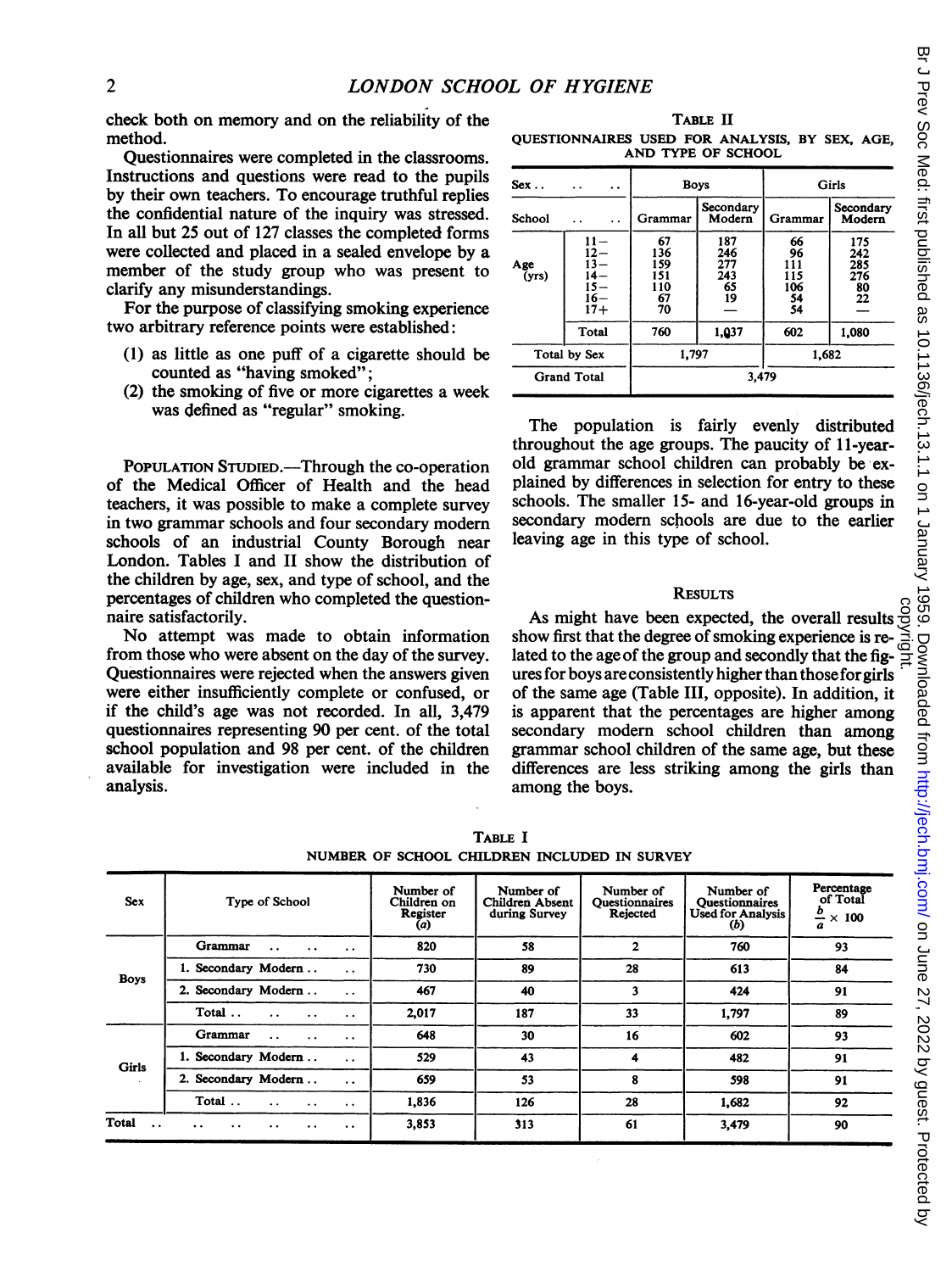TABLE III PERCENTAGE OF CHILDREN WHO HAD SMOKED, BY SEX, AGE, AND TYPE OF SCHOOL

| Sex.                              | . .<br>$\ddot{\phantom{a}}$                             | Boys                                                   |                                                    | Girls                                                      |                                                            |
|-----------------------------------|---------------------------------------------------------|--------------------------------------------------------|----------------------------------------------------|------------------------------------------------------------|------------------------------------------------------------|
| School                            |                                                         | Grammar                                                | Secondary<br>Modern                                | Grammar                                                    | Secondary<br>Modern                                        |
| $\frac{\text{Age}}{\text{(yrs)}}$ | 11 —<br>$12 -$<br>$13 -$<br>l4 —<br>Ī5—<br>16–<br>$17-$ | 40.3<br>47.8<br>58.5<br>66.2<br>74 - 5<br>80.6<br>72.9 | 71 • 1<br>81.7<br>84.9<br>$89 - 3$<br>86.2<br>89.5 | 21.2<br>40.6<br>45.0<br>53.9<br>$63 - 2$<br>61 - 1<br>75.9 | 38.0<br>$43 - 4$<br>$56-1$<br>59.8<br>$61 - 3$<br>$36 - 4$ |

According to our definition, 8 per cent. of all the children in the survey qualified as "regular" smokers. Analysis, on the basis of age, sex, and type of school, revealed trends similar to those for general smoking experience (Table IV). The levelling off in the boys and the irregularity in the figures for girls over 15 years of age may be due to sampling errors arising from the smallness of the groups or to a process of selection among those who had passed the schoolleaving age.

TABLE IV PERCENTAGE OF REGULAR SMOKERS\*, BY SEX, AGE, AND TYPE OF SCHOOL

| $Sex.$ .                          | $\ddot{\phantom{0}}$ | Boys                                   |                                                              | Girls                                           |                                 |
|-----------------------------------|----------------------|----------------------------------------|--------------------------------------------------------------|-------------------------------------------------|---------------------------------|
| School                            |                      | Grammar                                | Secondary<br>Modern                                          | Grammar                                         | Secondary<br>Modern             |
| $\frac{\text{Age}}{\text{(yrs)}}$ |                      | ٠9<br>15.9<br>25.5<br>23.9<br>$27 - 1$ | $3 \cdot 2$<br>9.8<br>$21 - 3$<br>29 - 6<br>$35 - 4$<br>31.6 | $\cdot$ 8<br>5 - 2<br>4.7<br>3.7<br>$3 \cdot 7$ | n - 4<br>2.8<br>3·6<br>5.0<br>0 |

i.e. five or more cigarettes/week

Table V shows the smoking habits of the 260 boys aged 11-16 years who were regular smokers. One third of those aged 14-16 were smoking more than twenty cigarettes a week.

TABLE V HABITS OF REGULAR SMOKERS AGED 11-16

| Age<br>Group | <b>Percent Smoking</b><br>(Cigarettes per Week) |           |           |            | No.         |
|--------------|-------------------------------------------------|-----------|-----------|------------|-------------|
| (yrs)        | $5 - 9$                                         | $10 - 19$ | $20 - 39$ | 40 or more | in<br>Group |
| $11 - 13$    | 46                                              | 34        | 13        |            | 92          |
| $14 - 16$    | 36                                              | 31        | 21        | 12         | 168         |

The distribution of the intervals between the first smoking experience and the onset of regular smoking among the group of regular smokers is shown in Table VI. The majority of these acquired the habit within one year of their first cigarette and nearly 95

per cent. within 3 years. The numbers in various age groups were not sufficiently large to evaluate the influences of age with respect to the rapidity of development of the habit.

TABLE VI

INTERVAL BETWEEN FIRST SMOKING EXPERIENCE AND ONSET OF REGULAR SMOKING AMONG BOYS AGED 11-16

| Interval<br>(yrs) | Number of<br><b>Regular Smokers</b> | Percentage<br>of Total |
|-------------------|-------------------------------------|------------------------|
|                   | 159<br>59<br>28                     | 23                     |
| Total             | 260                                 | 100                    |

Table VII shows the percentages of secondary modem school boys who had smoked, according to age group and intelligence. The difference is not statistically significant but over the age of 12 the proportion of boys who had smoked was consistently higher in the lower stream.

TABLE VII RELATIONSHIP BETWEEN INTELLIGENCE AND SMOKING AMONG SECONDARY MODERN SCHOOLBOYS

|        |        |        |        | Percentage who had Smoked in Each Age Group |          |          |
|--------|--------|--------|--------|---------------------------------------------|----------|----------|
| Stream | $11 -$ | $12 -$ | $13 -$ | $14-$                                       | $15 -$   | All Ages |
| Upper  | 72.4   | 77.2   | 82.4   | $87 - 4$                                    | $85 - 7$ | 81.2     |
| Lower  | 69.9   | 89.2   | 86.3   | 92.4                                        | 93.3     | 84.7     |

(For all ages  $P > 0.1$ )

#### **DISCUSSION**

In a study of this type, one may always question the validity of the answers given. Every effort was made to stress the confidential nature of the inquiry in order to obtain answers which were as truthful as memory would permit. On the basis of comparison of answers given 3 months apart by a group of 81 secondary modem school boys aged 11-15, it was felt that the answers given were relatively reliable. 68 who had stated that they had smoked at the time of the first questionnaire gave the same answer the second time. One who had answered "No" on the first occasion converted to "Yes". The answers concerning the age at which they had first smoked showed some variation, though this was not great: 47 per cent. gave the same age on both occasions, 39 per cent. showed a variation of plus or minus one year, and  $12.5$  per cent. showed a variation of plus or minus 2 years.

It is difficult to compare the specific results of this survey with those obtained by other workers in

3